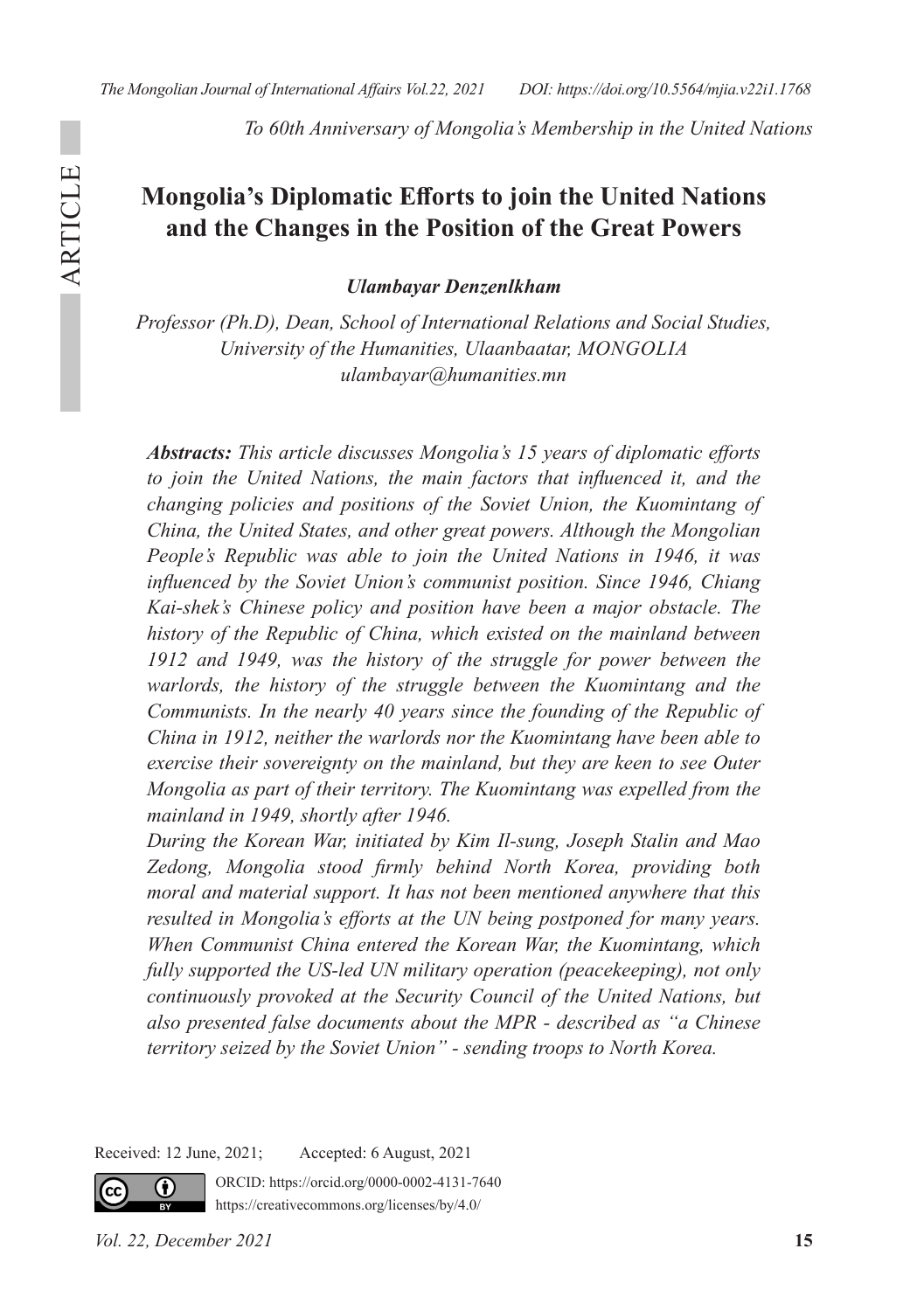*The United States, which has recognized the status quo of the Mongolian People's Republic, has made it clear that it has played an important role in the country's admission to the United Nations.*

*Thus Mongolia's attempt finally succeeded and it became the 101st state to join the United Nations. As a consequence, Mongolia's independence has been approved by a recognize of Western powers and it began to emerge out of its isolation, participate in decision of global issues, and cooperate with the international community.*

*However, not only did this opportunity not be fully exploited, but due to the Cold War, Mongolia became a hotbed of ideological competition between the socialist and capitalist systems at the United Nations, the speakers' rostrum*

*Nevetheless,Post-Cold War, a whole new era of cooperation between Mongolia and the United Nations began.*

*Keywords: Independence, Security Council, General Assembly, United Nations, ambassador, membership, treaty, de facto and status quo*

### **Attempts of the MPR to join the UN**

It was 25 years since Mongolia gained its independence in 1921, signed a Treaty of Friendship with the Soviet Union on November 5, established diplomatic relations, adopted its first Constitution in 1924, and declared the People's Republic in a sovereign. Furthermore, Mongolia engaged with its two neighbors, both permanent members of the UNSecurity Council, by signing a new Treaty of Friendship and Mutual Assistance with the Soviet Union on 27 February 1946 and establishing diplomatic ties with the Republic of China (ROC or today's Taiwan) on 13 February 1946. Around 25 years had passed since, on 6 March 1946 the Mongolian leader marshal Khorloogiin Choibalsan recounted all these details in his written reply to

Georges Soriya, correspondent with the French newspaper *Ce Soir* in Moscow.<sup>1</sup> The Mongolian leader reiterated these points in his written reply to Zhu Xingui, Moscow correspondent for the Chinese newspaper *Central*, sent the same day.2

In his letter of 21 June 1946 to Trygve H. Lie<sup>3</sup>, the UN's Secretary-General, the marshal Khorloogiin Choibalsan, who was simultaneously Prime Minister and Foreign Minister of Mongolia, wrote: "The government of this country maintains that it is appropriate to point out to the Security Council and its Assembly the fact that the people of the Mongolian People's Republic (MPR) have given material aid to our neighbor the Soviet Union and participated in the fight against the Fascist countries

<sup>&</sup>lt;sup>1</sup> The United Nations and Mongolia. Documents from the UN and Government Archives. (Collected Documents) UB.: 2008, No.10, pp. 72-73

<sup>2</sup> *Ibid,* 

<sup>&</sup>lt;sup>3</sup> Trygve H. Lie, (1896-1968) Norwegian politician. He served as Norwegian Foreign Minister during the critical years of the Norwegian government in exile in London since 1940 to 1945. From 1946 to 1952 he was the first Secretary-General of the United Nations. Lie earned a reputation as a pragmatic, determined politician.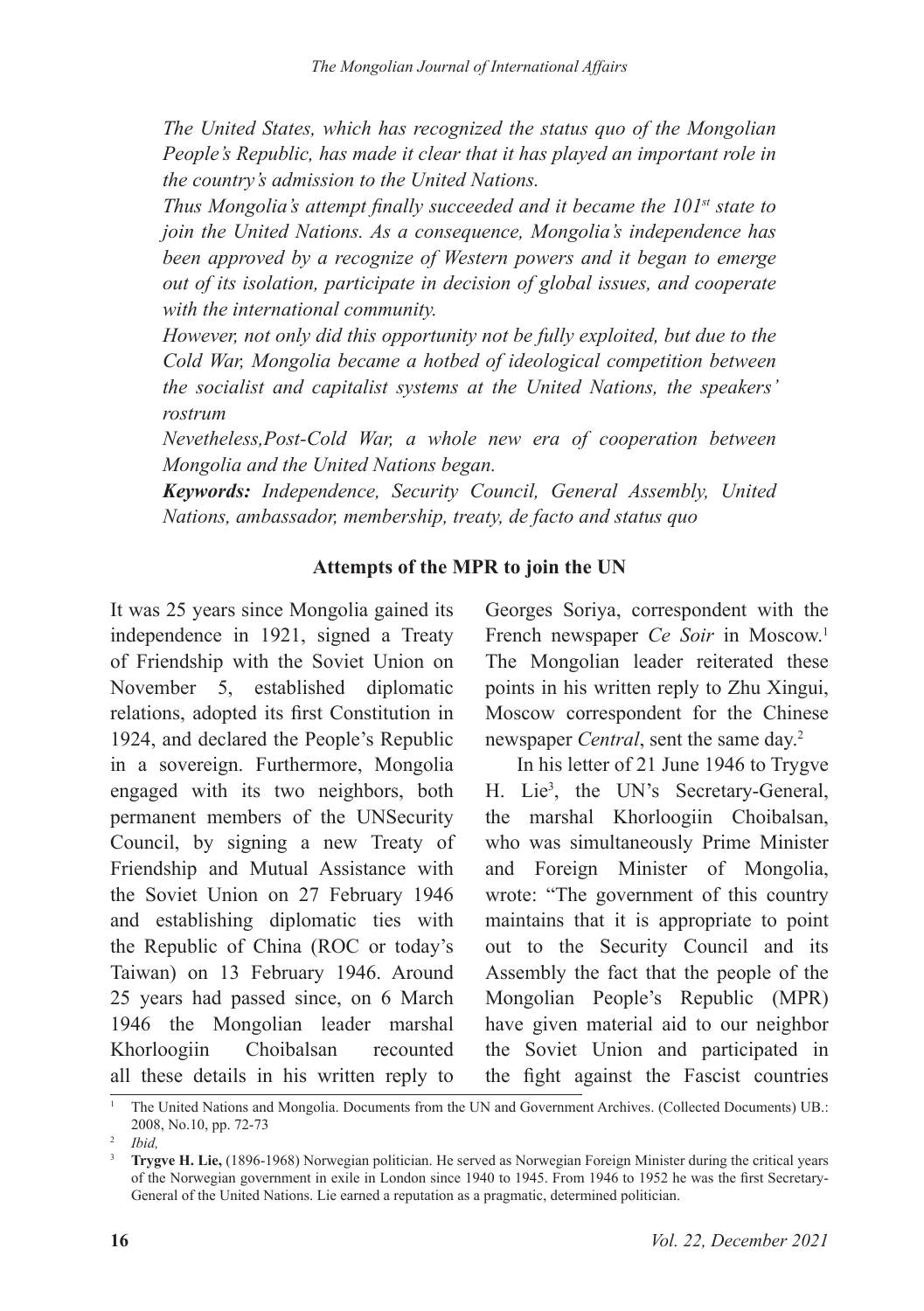on the side of the United Nations. On 10 August 1945, the MPR announced and participated in the fight against Japan. The government of Mongolia sincerely hopes that the Security Council and the Assembly will not forget the contributions made by the Mongolian people in the United Nations' common endeavor and will approve the MPR's request to come a member of the United Nations'4 The letter expressed the MPR's readiness to take all responsibilities, as inscribed in the UN regulations, and to fulfil them.

A Committee appointed by the Security Council to recruit new members discussed the MPR's request on 6 August 1946. At the committee meeting that took place in New York the Chinese (Republic of China) ambassador to the UN Quo Tai-chi<sup>5</sup> proposed to postpone the MPR's request for a year. According to him, the fact that MPR did not have diplomatic or consular relations with foreign countries, expect for the Soviet Union-though Mongolia had agreed to exchange ambassadors with Chinaproved that Mongolia was not ready to

become a member of an international organization. He continued by arguing that to be sure that the MPR would be able to fulfil its duties towards the UN, one should examine the case carefully. He also pointed out that its geographical remoteness cannot be the only reason why Mongolia did not have diplomatic relations with foreign countries. However, China, as a country which granted independence to the MPR, he contented, would happily support the MPR's request at a suitable time. In support of Mongolia, the Soviet ambassador to the UN Andrei A.Gromyko stated that: "The MPR is an independent young country that came into existence 25 years ago; it has contributed in the United Nations' war efforts; it was attacked by Japan prior to Pearl Harbor; it supported materially the Red Army in its war against fascist Germany by building a tank brigade and an aircraft escadrille, and financed them until the end of the war; it participated in the fight against Japanese militarism, and incurred damage worth 195 million tugriks (Mongolian currency) or US

<sup>4</sup> Documents for the Foreign Policy of the MPR (1961-1961) Volume I, UB.: 1964, p. 109 (in Mongolian)

<sup>5</sup> Quo Tai-chi (郭泰祺 1888-1952) was a diplomat during the ROC and an active member of the Kuomintang from the early years of the Republic of China until shortly after the fall of mainland China to the Communists. Graduated from the University of Pennsylvania in 1911, Ph.D Beta Kappa in 1914. He was one of the technical delegates of China to the Paris Peace Conference, 1918-1919. Quo Tai-chi held a variety of posts, including commissioner of foreign affairs of the"Canton government" in 1927 and Vice-Minister of Foreign Affairs of the ROC in the late 1920s and early 1930s. In 1929, he resigned the post of vice-minister of foreign affairs in protest of the placement of so many former imperial and warlord bureaucrats in the Kuomintang's Nanking Government, but was convinced to return. During one of his tenures as Vice-Minister, he was beaten by an angry, nationalist mob in Shanghai in May 1932 for his decision to sign an armistice with the Japanese, who were continuously pushing further into Chinese territory. He signed the armistice from the hospital, but resigned his post that year. From 1932 to 1940, Quo served as the first Chinese representative to Britain elevated from minister/legate to ambassador. While ambassador to Court of St. James, Quo also signed treaties of amity between the Republic of China and the republics of Latvia and Estonia. In April 1941, Quo was named to replace Wang Ch'ung-hui as foreign minister by the Central Executive Committee of the Kuomintang. During his time as foreign minister, he negotiated an end to the special, extraterritorial rights exercised by the United States and United Kingdom in China since the mid-19th century. Minister of Foreign Affairs since April 1941 to December 1941. Ambassador of the Republic of China to the United Nations since July 1946 to November 1947.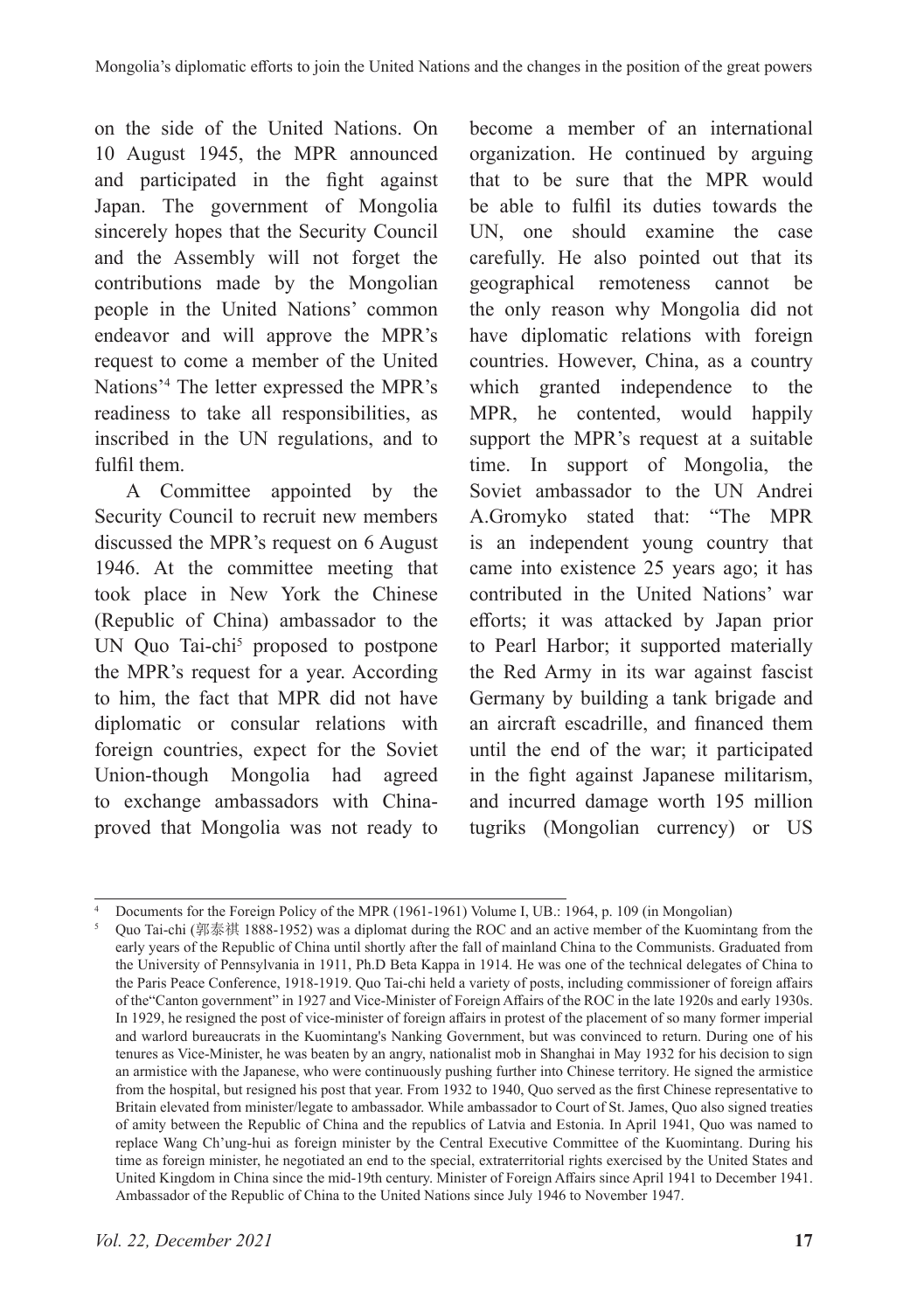\$50 million. I am astounded at China's proposal".6 The Polish ambassador, Oscar Lange, also voiced his astonishment at the Chinese proposal and pointed out that recognizing a particular country's independence has nothing to do with that country's acceptance into the UN membership. As the ambassadors of six countries, including China, the USA, and the UK, refused to clarify their position until further information was available on Mongolia, the Committee postponed the discussion of the MPR's request until the arrival of the Mongolian government delegation in New York. That is how the Mongolian delegation was invited by the Office of the Secretary-General of the UN. The invitation included four principal questions from the UN Security Council concerning Mongolia's foreign relations.7

Large scale preparatory work followed. This included preparation of the following materials. *Firstly ,* Dugersuren and Sodnomdondog from the Central Committee of the MPRP were to prepare materials concerning international issues. *Secondly,* Tserendorj and Choijil were to prepare materials on Mongolian history. *Thirdly,* Tseden was appointed to prepare materials on Soviet-Mongolian relations. *Fourthly,* Dugersuren was tasked to prepare materials on Mongolia during WWII, and *fifthly,* N.Lkhamsuren

and B.Jargalsaikhan were to prepare materials on Mongolian-Japanese and Mongolian-Chinese relations. Other materials to be included were the decisions of the Atlanta, Tehran, Yalta and Potsdam Conferences; materials from the Dumbarton Oaks and San Francisco Conference; the UN rules; trade agreements; speeches of Franklin D.Roosevelt, Winston Churchill and Chiang Kai-shek; materials from the Paris Conference; decisions made at the Top Secret Agreement of February 11, 1945, signed by Marshal Stalin, Prime Minister Churchill and President Roosevelt, was classified as Top Secret, and was titled *«Agreement Regarding Entry of the Soviet Union into the War against Japan»*-concerning MPR's *status quo*; papers by Owen Lattimore and former vice president Henry A. Wallace; the Mongolian-Soviet treaties of 1921 and 1946, and much more. Business cards, a flag and passports for the Mongolian delegation were also to be prepared in both Mongolian and English.<sup>8</sup>

According to N.Lkhamsuren<sup>9</sup>, on the Soviet ambassador to Mongolia Ivan A. Ivanov's<sup>10</sup> "proposal" the Mongolian leader marshal Kh.Choibalsan appointed Yu. Tsedenbal, the General Secretary of the Mongolian People's Revolutionary Party, to head the Mongolian delegation. As head of the delegation, the latter was

<sup>6</sup> The United Nations and Mongolia. Documents from the UN and Government Archives. (Collected Documents) UB.: 2008, p. 41

<sup>7</sup> The United Nations and Mongolia. Documents from the UN and Government Archives. (Collected Documents) UB.: 2008, pp. 42-46

<sup>8</sup> *Ibid,* pp. 32-36

<sup>9</sup> **Lkhamsuren N.** (1917-1992) Educated in Agricultural insitute, Irkutsik in 1934-1938, USSR, Ph.D degree in Academy of Social Science under the Soviet Communist Party in 1956-59 in Moscow. Deputy Foreign Minister in 1946-1950, Foreign Minister of Mongolia in 1950-1954.

<sup>&</sup>lt;sup>10</sup> Иванов, Иван Алексеевич (1906-1948) Soviet Minister to Mongolia in 1939-1941 Soviet ambassador to Mongolia in 1941-1947, General major. Soviet ambassador to Afghanistan since 1948 and dead of illiness.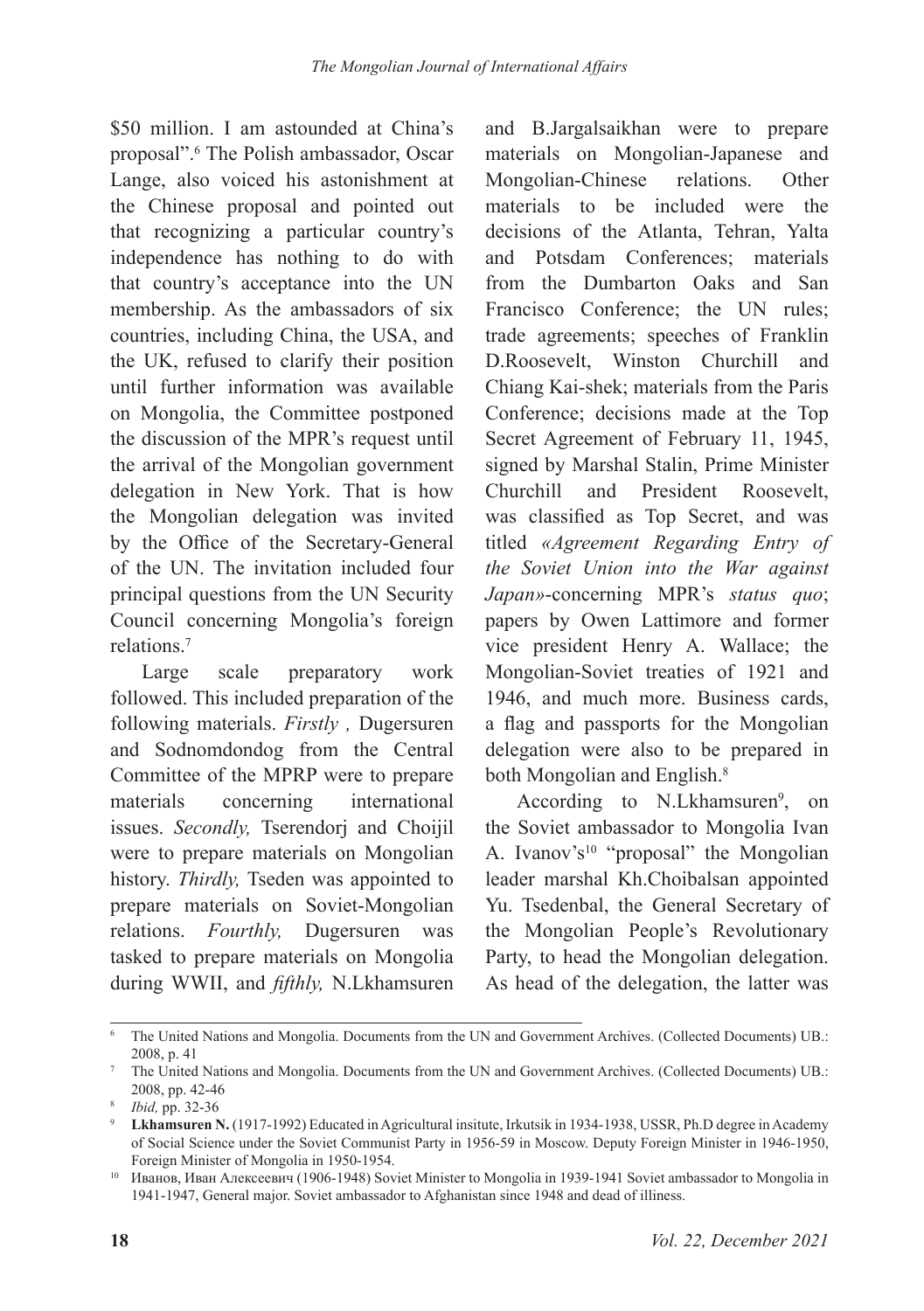also promoted to the position of First Deputy to the Prime Minister. Others in the Mongolian delegation were N.Lkhamsuren himself, the Deputy Foreign Minister, and B.Jargalsaikhan, a referent (foreign officer) from the same ministry. Upon the completion of the preparatory work in Moscow, the delegation flew to New York for the conference. On their way they called upon the Soviet Embassy in Paris to meet with Vyacheslav Molotov, Minister of Foreign Affairs, the USSR. The main topic of the conversation between Yu.Tsedenbal and V.Molotov was the newly independent Trans-Jordan (Kingdom of Jordan), which was a territory under the British Mandate.<sup>11</sup>

Upon their arrival in New York, the Mongolian delegation provided answers to the four main questions put forward by the Security Council of the UN.

On August 1946 the Security Council of the UN began to discuss requests for the UN membership from eight countries, including Albania, Mongolia, Afghanistan, Jordan, Ireland, Portugal, Iceland and Sweden.

When a general debate began on the admission of new member states, as the acting U.S. ambassador Herschel V.Johnson<sup>12</sup> explained in detail the importance of using the principle of the universalism when admitting new

member states. He said: "If the UN wishes to be successful, no country should stay outside, beyond the necessary period. Therefore, my government proposal to the UN that it take a longterm decision aimed at increasing its membership as much as it can in accordance with the  $4<sup>th</sup>$  paragraph of the UN Charter. Based on this, I propose that all the countries that have applied to the Council are to be admitted to the UN simultaneously ".<sup>13</sup> Out of 11 member states at the Security Council (the number of members was than 11 rather than 15), the ambassadors of Brazil, Mexico, and Egypt supported the proposal, while the ambassador of Australia opposed. The UN Secretary-General, Trygve H. Lie, was among the support.

However, basing his argument on the principle of class differentiation, the Soviet ambassador, Andrei A.Gromyko, pointed to mistakes in the proposal of the U.S. ambassador, saying that, "countries should not be approached as if they are goods or products. The admission should not be based on a principle that sees all countries as having the same typology".14 He continued that each country had to be carefully assessed based on their individual circumstances, Alexander Cadogan, the British ambassador (he participated in the Yalta Conference in the capacity of Permanent Under-

<sup>14</sup> *Ibid,* Document No.3, p. 48

<sup>11</sup> Lkhamsuren N. *Memory: Independence of the Motherland* "Mongolian Worker" Newspaper. August 20, 1990 (in Mongolian)

<sup>12</sup> **Herschel Vespasian Johnson** (1894-1966) was a U.S. diplomat from North Carolina. He was the great grandson of Governor Herschel Vespasian Johnson. Educated in University of North Carolina, Chapel Hill (B.A) and Harvard University (JD). He served as a U.S. Foreign Service Officer from 1921 to 1953, and his career included posts inEurope, Latin America and the UN.He served as Envoy Extraordinary and Minister Plenipotentiary to Sweden between 12 December 1941 and 28 April 1946. Thereafter, he served as the acting U.S. ambassador to the United Nations between

<sup>1946</sup> and 1947. In 1948, he was appointed Ambassador Extraordinary and Plenipotentiary to Brazil. 13 The United Nations and Mongolia. Documents from the UN and Government Archives. (Collected Documents) UB.: 2008, Document No.3, p. 48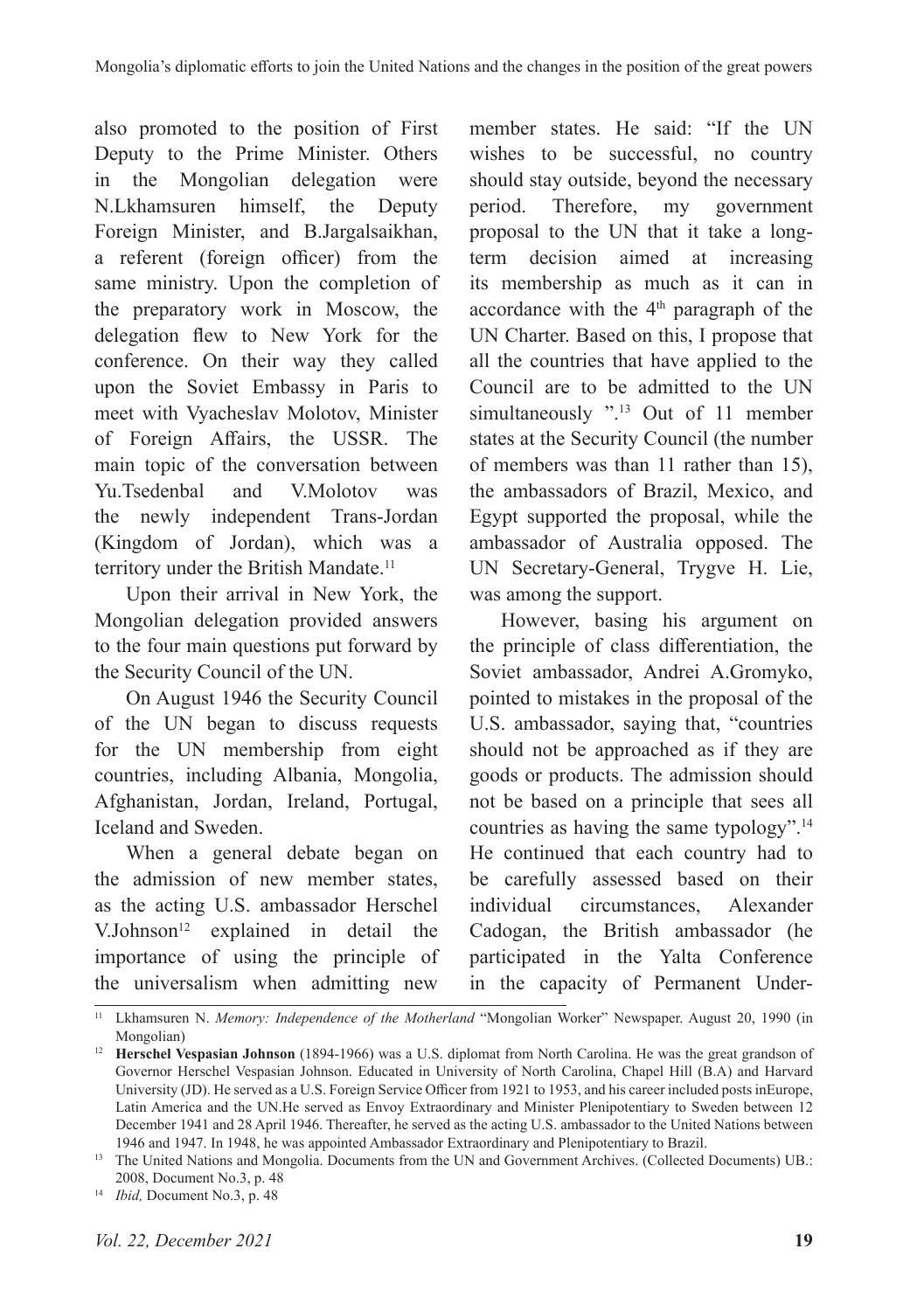Secretary for Foreign Affairs), said that he "had doubts regarding two applicant countries ",15 alluding to Mongolia and Albania. The ambassador of Holland, E.H. van Kleffens, reiterated the British ambassador's doubts.

When his proposal failed due to Soviet opposition, the U.S. ambassador changed his position by saying that the discussion of Mongolia and Albania's requests could be postponed without the Security Council's decision. The British ambassador also expressed the same position. Chiang Kai-shek's ambassador Tsiang  $Ting-Fu^{16}$  expressed China's readiness to support Mongolia, saying that his country had found Mongolia's reply to the UN Security Council's questions satisfactory. Afterwards, he contradicted himself by pointing out that "we were subject to aggression when the Mongols conquered China" and that "China is the country that granted independence to Mongolia", skipping the two hundred years of Qing Dynasty-Chinese suppression of Mongolia . 17 While the USA was giving up on Mongolia due to Soviet opposition, the Republic of China (today's Taiwan) support for Mongolia was a sign of its duplicitous policy.

The only point that the British

ambassador brought out was that Mongolia did not have enough experience in international relations and had diplomatic relations with only two countries. The USA had a clear proposal to admit all the countries to be UN which had requested admission, including Mongolia.

Had it desired Mongolia's admission to the UN, the Soviet Union would have supported the U.S. proposal based on the idea of universalism. It is clear that the Soviet ambassador was aware of the rules that no proposal gets through if only one of the five permanent members of the Security Council of the United Nations votes against it. It seems that it was strategically beneficial for the Soviet Union to block Mongolia's membership with the implication that Jordan would not be admitted to the UN either. When later in 1949 and 1950 the Soviet Union itself proposed to orchestrate admission based on the principle of universalism, it was too late.<sup>18</sup>

It should be noted, however, that France, which was a permanent member of the Security Council of the UN, proposed, without falling under the influence of other countries, to admit Mongolia. Therefore, it is possible to argue that France acknowledged

<sup>15</sup> *Ibid,* Document No.3, p. 48

<sup>16</sup> **Tsiang Ting-Fu** (蔣廷黻 1895-1965) Tsiang was born in Shaoyang in Hunan Province. Tsiang's education from his teenage years had been Western and largely Christian, and he converted to Christianity at 11. Having been urged to study in the US by his teacher from a missionary school, he was sent in 1911 to study in the United States, where he attended the Park Academy, Oberlin College and Columbia University. After obtaining a Ph.D., he returned to China in 1923, where he took up a position at Nankai University and then at Tsinghua University. Following mounting tensions in China's relations with Japan, Tsiang left academia in 1935 and joined the Chinese Nationalist government, which he served in many different capacities throughout the Sino-Japanese War. In 1945, Tsiang became the ambassador of China to the UN until July 1962, and he also served as the ambassador of China to the United States since January 1962. Following the establishment of the PRC on the Chinese mainland, Tsiang defended the exclusive right f the Taipeibased ROC to represent China in the UN and in the Security Council.

<sup>&</sup>lt;sup>17</sup> The United Nations and Mongolia. Documents from the UN and Government Archives. (Collected Documents) UB.: 2008, Document No.3, p. 50

<sup>18</sup> FRUS. 1947, Vol. I, 1949, Vol. II, UN, 1955-57, Vol. XI.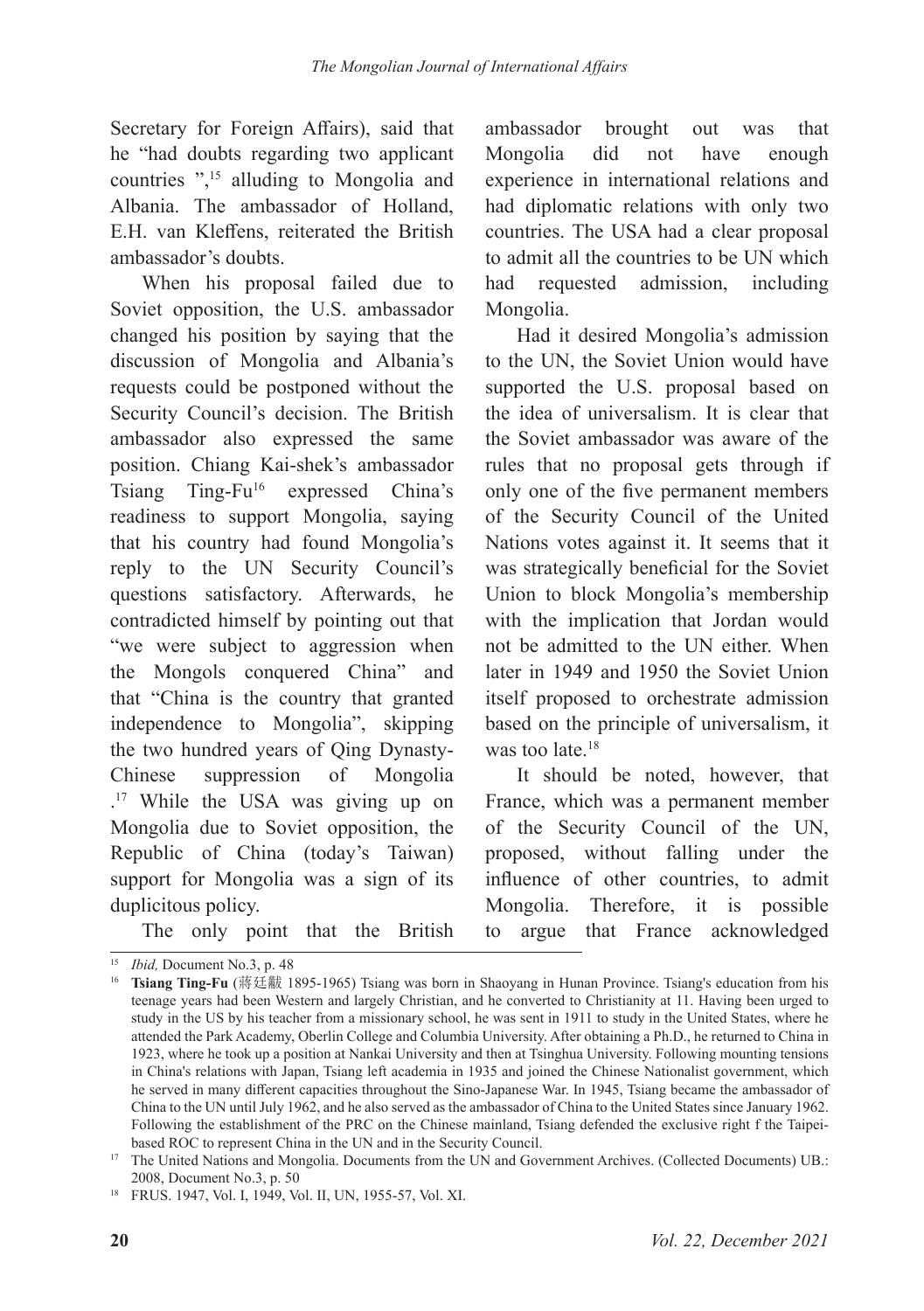Mongolia *de facto* as early as 1946.19

When the question of Mongolia's admission to the UN was put to the vote, out of eleven member states of the Security Council of the UN six countries voted "for", including the Soviet Union, France, Republic of China, Poland, Mexico, and Brazil, three countries voted "against", including the U.S. the UK, and Holland, and two "abstained", that is, Australia, and Egypt. As two permanent member of the Security Council of the UN voted "against", Mongolia's request was declined.

Upon the return of the Mongolian delegation to Mongolia, Yu.Tsedenbal gave a big speech at a meeting of the MPRP activists entitled "The reasons why the Mongolian People's Republic has not been admitted to the UN" in which he criticized Western countries and praised the Soviet Union.

Between 1946 and 1961, Mongolia submitted membership requests four times and was discussed thirteen times at the UN. The second request, signed by marshal Kh.Choibalsan, was sent on 25 October 1948 and was discussed on the following dates: 16 June 1949, 19 December1951, 1 February 1952, 5 September 1952, November 1954, and in the autumn of 1955.20

Thethird request, signed by Yu. Tsedenbal, Chairman of the Council of Ministers, was sent to Dag Carl Hammarskjöld, the UN Secretary-General. It reached the recipient on 14 September 1956 and was discussed at the UN on 12 December 1956. It was published in the article "The question concerning the admission of the Mongolia's People's Republic to the UN" in the Mongolian main newspaper *Unen (Truth)* on 4 September 1956.

The last request of 1 1 September 1957, signed by the Mongolian Foreign Minister S.Avarzed, was discussed at the UN on 9 September 1957. Mongolia's membership requests were continuously postponed mainly because of Chinese, American, and the Soviet oppositions.

During this period, France continued to support Mongolia, only abstaining on three occasions. In international juridical practice abstinence was not counted as protest. When we talk about France's *de facto* acceptance of Mongolia in 1946, we should also mention that at the Yalta Top Secret Agreement the USA and Britain had accepted Outer Mongolia's *status quo*. Later when Britain voted against Mongolia's admission to the UN, it did so because Mongolia "did not have enough international experience", whish does not mean that Britain denied Mongolia's existence as a country. The U.S. ambassador Herschel V. Johnson's statement that "We would not have put forward our proposal if there was a single country among the applicant countries which did not meet the requirements concerning both administrative organization and material wealth ", not only confirmed the USA's acceptance of Mongolia's *status quo*, but also showed

<sup>19</sup> Ulambayar D. Foreign Relations between Mongolia and West: Past and Recent. UB.: 2004, p. 94 (in Mongolian)

<sup>20</sup> Central Archives of Foreign Affairs, Mongolia. Fond.5 File. 25; The United Nations and Mongolia. Documents from the UN and Government archives. (Collected Documents) UB.: 2008, pp. 68-71, Церенцоодол П. Монгольская Народная Республика и Организация Объединённых Наций. УБ., 1958, стр. 70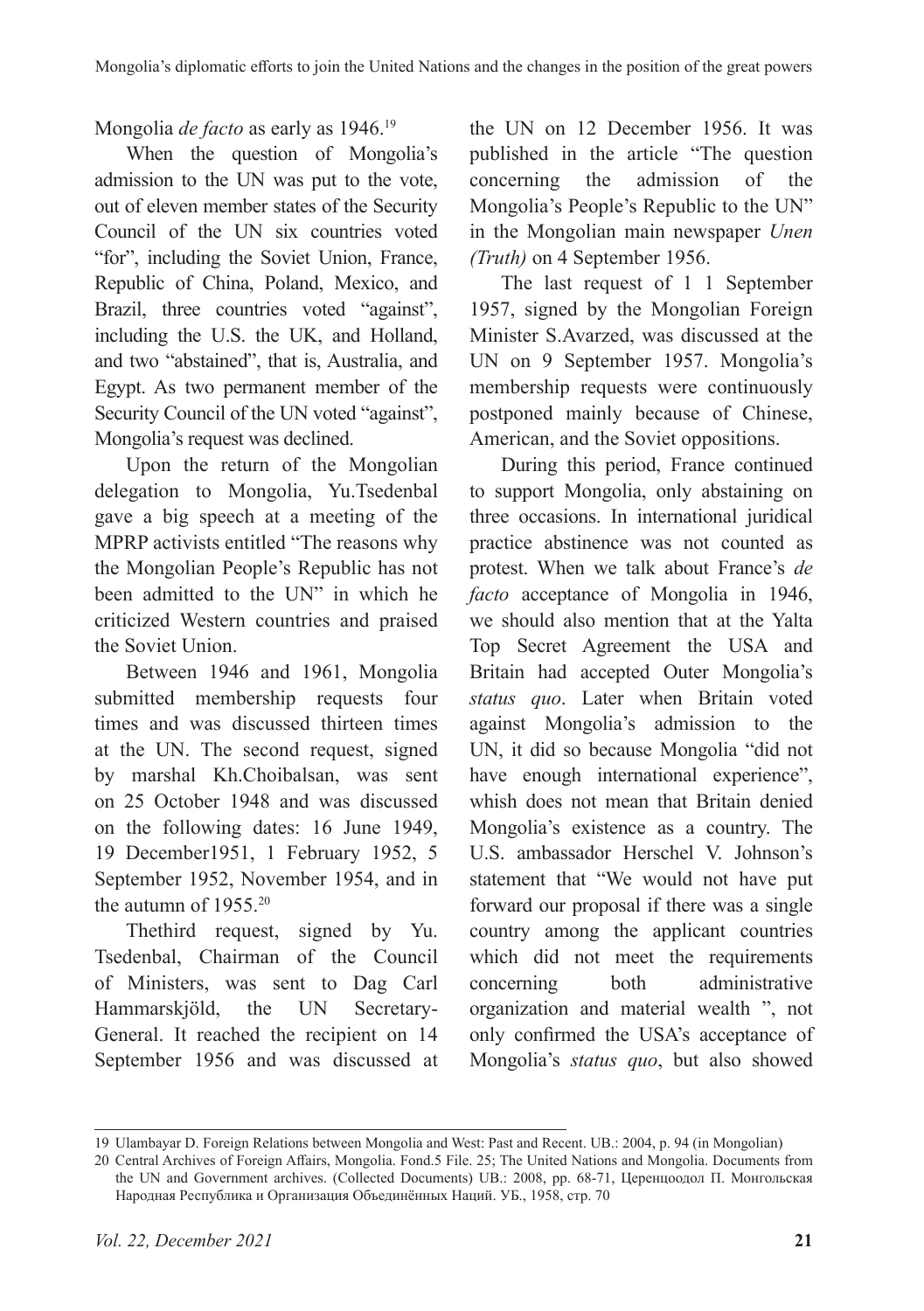its intention to accept this *de facto.*<sup>21</sup> Therefore, we can argue that the Soviet Union, the USA, the UK, France, and Republic of China had already accepted Mongolia's independence as early as 1946.

However, owing to the Baitag Bogd incident,<sup>22</sup> when the Security Council of the UN was discussing Mongolia's request for membership on 18 July 1947, the Republic of China, the USA, and the UK voted against. At a Security Council meeting on 7 April 1948 the Soviet ambassador tried to bargain by saying that if other countries voted for Albania and Mongolia, the Soviet Union would not vote against Jordan. The ROC, the USA, the UK, and France, however, did not accept this proposal. On 16 June 1949, the Security Council of the UN discussed the Soviet Union's next proposal regarding the admission of 12 countries which the ROC, and Canada voted against, and the USA, the UK, and France abstained for the first time. In 1952, the UK and France abstained.

At the 10<sup>th</sup> General Assembly of the UN in 1955, Canada's proposal to admit 18 countries, including the MPR and Japan to the United Nations on the principles of universalism was considered at the Security Council of the United Nations. At that time, Chiang Kai-shek's China proposed to the UN Security Council that join 11 of the 18 countries, including admit new candidatures South

Korea and South Vietnam. The Soviet Union rejected "veto" to the Kuomintang proposal, because they did not recognize that South Korea and South Vietnam. The Kuomintang's ambassador to the UN, Tsiang Tingfu, has the right to imposed "veto" on Mongolia and Japan.

Earlier, in October 1949, Government of the MPR established diplomatic ties with the newly formed communist China as a result of the democratic revolution and broken with the ROC. Sino-Soviet Treaty of Friendship and Alliance of August 14, 1945, was also annulled by the Kuomintang government in 1953. The agreement included the recognition of the MPR by the Government of the Kuomintang. At the 10th Session of the UN General Assembly in 1955, Turkey was one of 52 countries that adopted a draft resolution on the simultaneous admission of all 18 countries, including the Mongolian People's Republic. Belgium, France, Greece, Israel, and the United States abstained, while Cuba and the Kuomintang refused. In the UN Security Council, the permanent members of the Soviet Union, France and the United Kingdom voted in favour, while the United States abstained and the Kuomintang China rejected "veto".<sup>23</sup>

During the 1956 vote the USA, the UK, and France abstained. During voting at the Security Council on 9 September 1957 the UK and France abstained.

<sup>&</sup>lt;sup>21</sup> The United Nations and Mongolia. Documents from the UN and Government Archives. (Collected Documents) UB.: 2008, Document No.3, p. 48

<sup>22</sup> The Battle of Baitag Bogd Mountain or Beitashan Incident (北塔山事件) was a border conflict between ROC, MPR, and the USSR. The Mongolian People's Republic became involved in a border dispute with the Republic of China, as a Chinese Muslim Hui cavalry regiment was sent by the Chinese government to attack Mongol and Soviet positions. There had always been a Xinjiang police station manned by a Chinese police force with Chinese sentry posts before and after 1945.

<sup>23</sup> Resolutions and Decisions adopted by the General Assembly during its 10th session: GA Official Records, 10th session, Supplement No. 19 Resolutions and Decisions, 20 September - 20 December 1955: A/3116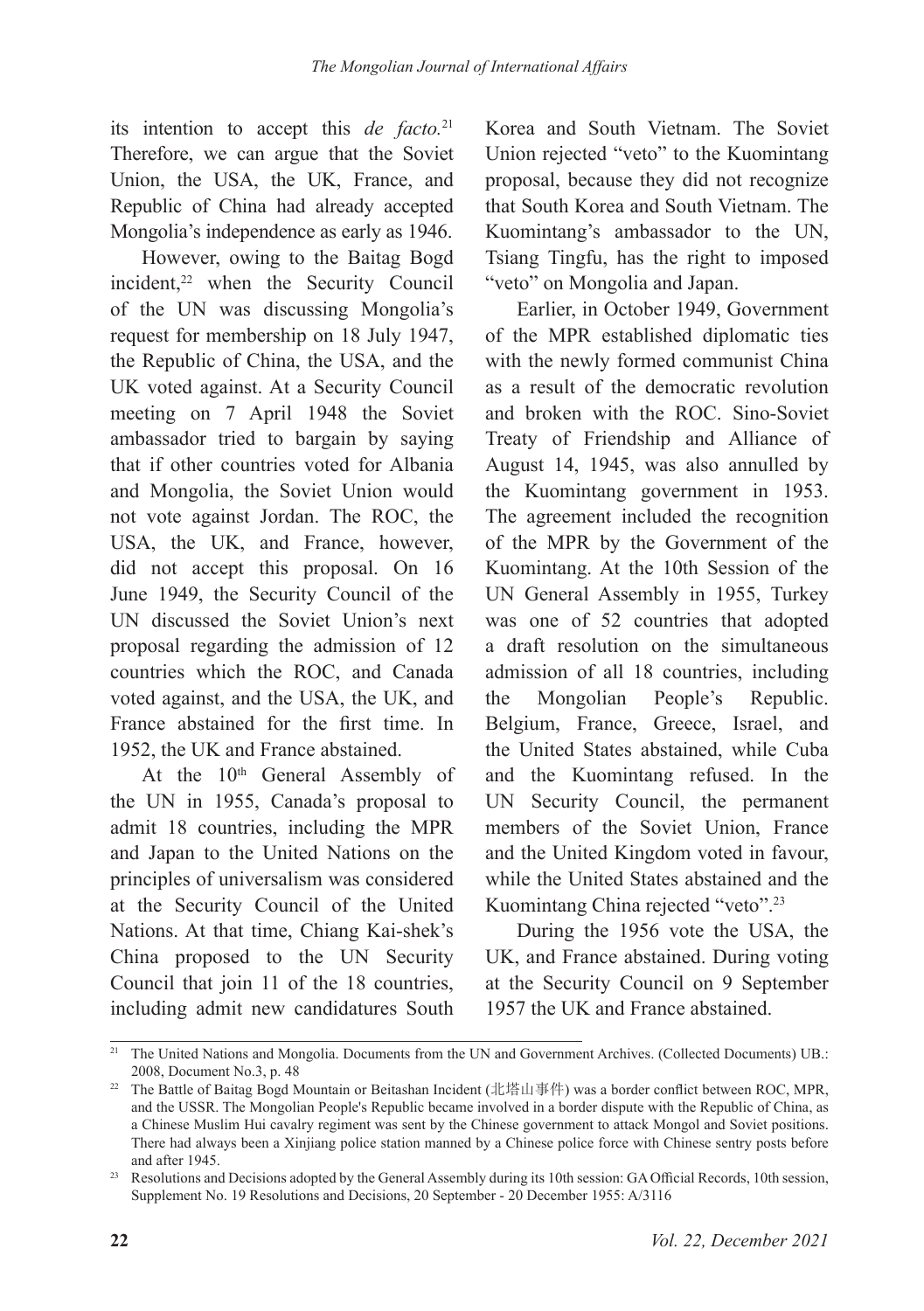## **The MPR joined the United Nations**

When a number of newly independent the UN member states questioned the ROC's right of representation at the UN on 25 October 1961 the Security Council discussed Mongolia and Mauritania's requests for membership. The Soviet ambassador Valerian A. Zorin called on the Security Council to approve the Soviet proposal regarding the admission of Mongolia to the UN. Afterwards, Nathan Barnes, the ambassador of Liberia, which was not a permanent member of the Security Council of the UN, expressed his support of Mongolia.

The ROC Deputy Permanent Representative to the UN, Hsueh Yuchi,24 said groundless things, such as that Mongolia had been inseparable from China since the XIII century. He concluded his speech by staying that, to support Mauritania, he would not participate in the voting concerning Mongolia. As at that time its representation in the Security Council of the UN was under question, ROC did not participate in the voting.

The U.S. Minister, Deputy Permanent Representative to the UN, Yost, Charles. W,<sup>25</sup> said that he would abstain in order to "clear the way" for Mongolia's admission to the UN in the future. In this way, the U.S. and ROC agreed between themselves at the level of Deputy Permanent Representatives on the Mongolian question, with Hsueh not participating in the voting and Yost, Charles. W, abstaining. The U.S. Permanent Presentative at that time was Adlai Ewing Stevenson.26

The French ambassador, Armand Berard, had never opposed Mongolia's candidature. At some voting sessions he abstained, in others he voted in favour of Mongolia. According to him, this act of support showed the French ambassador's approval of Mongolia's wish for independence. He also expressed the hope that institutions in Mongolia would develop in democratic ways.

Following detailed research, Sir Patrick Dean, the UK ambassador, said that he decided to support Mongolia. He

<sup>&</sup>lt;sup>24</sup> **Y.C.Hsueh.** Minister, Deputy Permanent Representative of the ROC to the UN in 1960-1964, Ph.D, Ambassador to Canada since1964 to 1970, ambassador to Spain in 1970-1972.

<sup>25</sup> **Charles Woodruff Yost** (1907-1981) was a career U.S. Ambassador who was assigned as his country's ambassador to the UN since 1969 to 1971. Charles W.Yost was born in Watertown, New York.. He attended the Hotchkiss School, where he was a member of the class of 1924 that included Roswell Gilpatric and Paul Nitze, before graduating from Princeton University in 1928. He did postgraduate studies in Paris. Over the next year he traveled to Geneva, Berlin, the Soviet Union, Poland, Rumania, Hungary, Yugoslavia, Spain, and Vienna.Yost joined the U.S. Foreign Service in 1930 on the advice of former Secretary of State Robert Lansing, and served in Alexandria, Egypt as a consular officer, followed by an assignment in Poland. In 1933 he left the Foreign Service to pursue a career as a freelance foreign correspondent in Europe and a writer in New York. He attended the Dumbarton Oaks Conference from August to October 1944, when he worked on Chapters VI and VII of the UN Charter. He then served at the UN Conference on International Organization in San Francisco in April 1945 as aide to Secretary of State Edward Stettinius. In July of that year he was secretary-general of the Potsdam Conference.Acting ambassador to Thailand January-June 1946, ambassador to Laos in 1954-1956, ambassador to Syria in January-February 1958, ambassador to Morocco in 1958- 1961, 9th ambassador to the UN in 1969-1971.

<sup>&</sup>lt;sup>26</sup> Adlai Ewing Stevenson II (1900-1965) was an American lawyer, politician, and diplomat. President John F. Kennedy was elected, he appointed Adlai E.Stevenson as the United States ambassador to the UN. Adlai E. Stevenson served from 1961 until his death in 1965 from a heart attack in London, following a United Nations conference in Switzerland.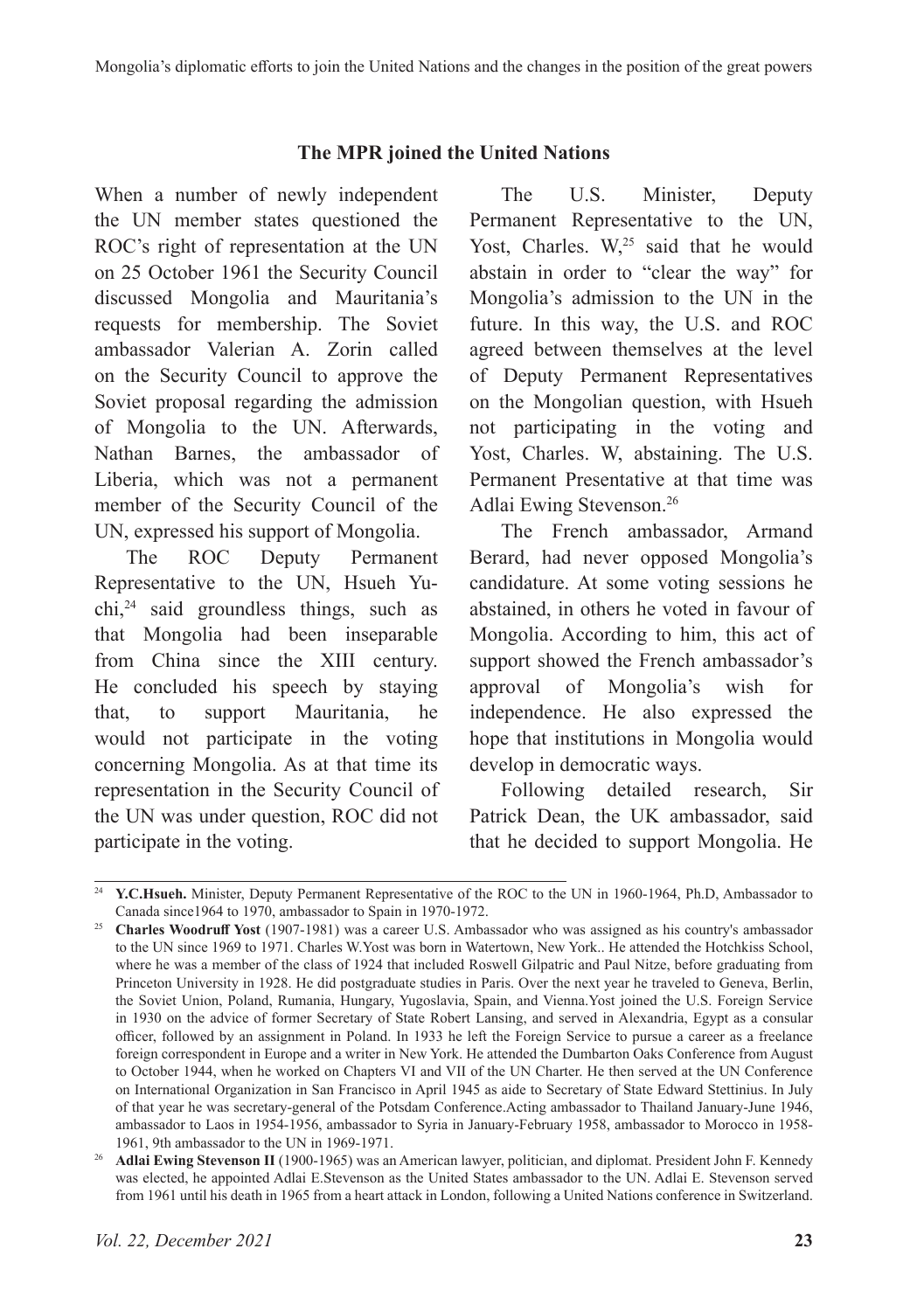also added that he had neither enough evidence of Mongolia's independence nor a firm proof to the contrary. "We took into consideration the fact," he continued, "that several countries that we respect, including India, have already recognized Mongolia's independence by establishing diplomatic relations".

Afterwards, the ambassador of the United Arab Emirates Omar Loutfu, and the ambassador of Ceylon (Today's Sri-Lanka) T.B.Subasinghe, made long speeches in support of Mongolia. In the same vein the ambassador of Ecuador Leopoldo Benites Vinueza, the Chilean Daniel Schweitzer, and the Turkish ambassador and President of the Security Council Rifat Turgut Menemencioglu explained their decision to support Mongolia. At that point it became clear that 11 members of the Security Council would vote for the proposal to admit Mongolia. <sup>27</sup> On the other hand, in the autumn of 1961, Turkey chaired the Security Council of the United Nations.28Turkey supported Mongolia during its 1955 presidency of the Security Council.29

As during the voting nine members voted in favour, the USA abstained, and the Chiang Kai-shek's China did not participate, the Rifat Turgut Menemencioglu, President of the Security Council, ambassador of Turkey announced the question regarding Mongolia's admission being decided by the majority of the vote, and recommended the Security Council's decision to the General Assembly of the United Nations. At the time the UN Acting Secretary-General was U Thant, Burma's ambassador, who took the post following his predecessor Dag Hammarskjöld's death in a plane crash in northern Rhodesia (today's Zambia) at the end of September 1961.

When the members of the Security Council expressed their positions regarding Mauritania and proceeded to vote, the United Arab Emirates voted against, the Soviet Union abstained, and 9 other countries voted in favour of Mauritania.

On 27 October 1961 during the 16<sup>th</sup> General Assembly of the UN 23 countries submitted a proposal to admit Mongolia to the UN, which was decided in favour of Mongolia without voting. Thus Mongolia's attempt finally succeeded and it became the  $101<sup>st</sup>$  state to join this international organization. As a consequence, Mongolia's independence has been approved by a host of Western powers and it began to emerge out of its isolation, participate in decision of global problems, and cooperate with the international community.

<sup>27</sup> FRUS. 1961, UN, 1961-63,Vol. XXII, Официальные отчёты Генерального Ассамблея: ХVI сессия пленарного заседания (1-11). Стенографические отчёты заседания, Нью Йорк.: 19 октября-15 декабря 1961

<sup>28</sup> Presidents of the Security Council : 1960-1969, un.org.

<sup>29</sup> Ulambayar D. «Mongolian-Turkish Relations: *From De Facto till De jure*»-*Journal of East Asian Studies in Türkiye*  Doğu Asya Araştırmaları Dergisi. 土耳其东亚研究学刊 DAAD GÜZ Fall 2020 (in turkish, english & chinese) ISSN: 2587-1919, E-ISSN:2619-953X impact factor journal. рр. 131-147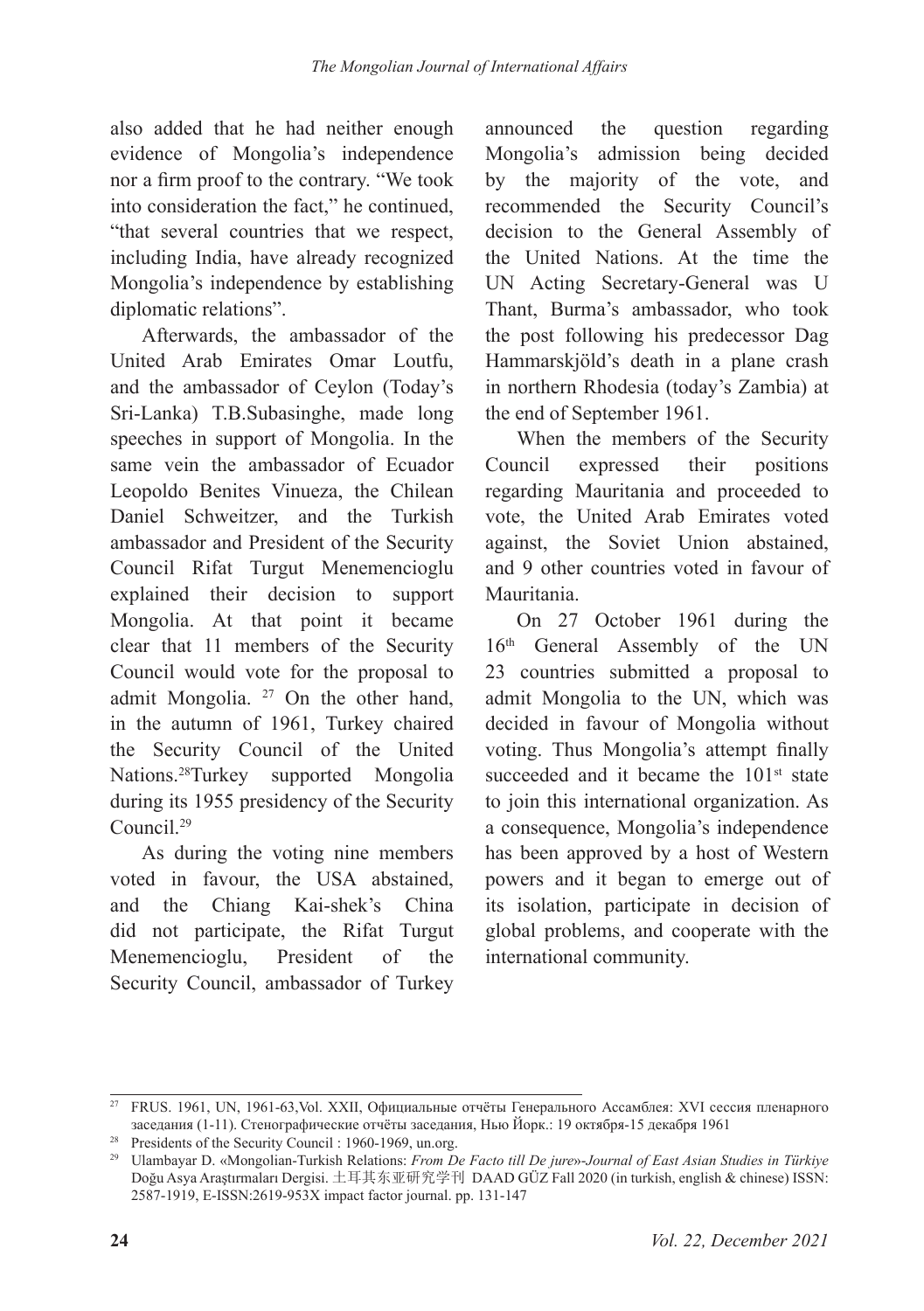## **Conclusion**

As the UN is an international organization of independent countries, any question regarding the admission of a certain country to its membership is discussed at the Security Council and the General Assembly of the United Nations. According to international judicial anddiplomatic conventions, voted "in favour" imply the *de facto* approval of the country under consideration. It is also referred to as "collective approval".

It is known that, following the victory of the Chinese Communist Revolution, in 1950 the UK severed its diplomatic relations with the Republic of China which were established in 1928. During that time the UK normalized its relations with the People's Republic of China. It should be noted that, as a consequence, the UK at that time also became free of pressure from the ROC.

Owing the Cold War, when the UN turned into a platform of struggle between the two opposing systems and ideologies, Mongolia not only could not utilize the above-mentioned possibilities, but also got drawn into this ideological conflict.

In his work based on American foreign sources, the Mongolian scholar, diplomat Dr. R.Bold concluded that the USA was synchronizing its foreign policy with Taiwan regarding Mongolia's admission to the UN. R.Bold wrote about many things: how Taiwan's vote against Mongolia was tantamount to being against the countries that supported Mongolia, which, resulted in the questioning of Taiwan's rights of representation at the UN; how a host of independent countries lost their chance

of being admitted to the UN because of some countries opposition to Mongolia; how the American ambassador became tired of his country's baseless opposition to Mongolia; how Mongolia could not get its name mentioned in the resolution of the Bandung Conference of Asian and African counties, and how political pressure had been exerted on Chiang Kai-shek, who ignored the American policy, despite the fact that Taiwan existed thanks to the latter's support. According to R.Bold, the USA President and Chiang Kai-shek also agreed on the following: "In order not to oppose Mongolia's candidature, the USA will abstain from voting; the USA will make an announcement in support of Taiwan; President John Kennedy will give an assurance to Chiang Kai-shek through diplomatic channels that the USA will vote against Communist China's admission to the UN; in this case Taiwan will not vote against Outer Mongolia. R.Bold concluded by reiterating the fact that the USA's support for Mongolia's admission to the UN was a continuation of its policy of recognition of Mongolia.30 It is clear that the USA played a crucial role in Mongolia's admission to the UN.

In 1949, 1955 and 1956 the USA abstained from voting when discussions were carried out around the principle of universalism. Nevertheless, It should be noted that Mongolia had lost the golden opportunity of getting admitted to the United Nations in 1946, which was influenced by the communist position of the Soviet Union.

The history of the Republic of

<sup>&</sup>lt;sup>30</sup> Bold R. Mongolian Independent and the USA (1910-1973). UB.: 2008, pp. 268-269 (in Mongolian)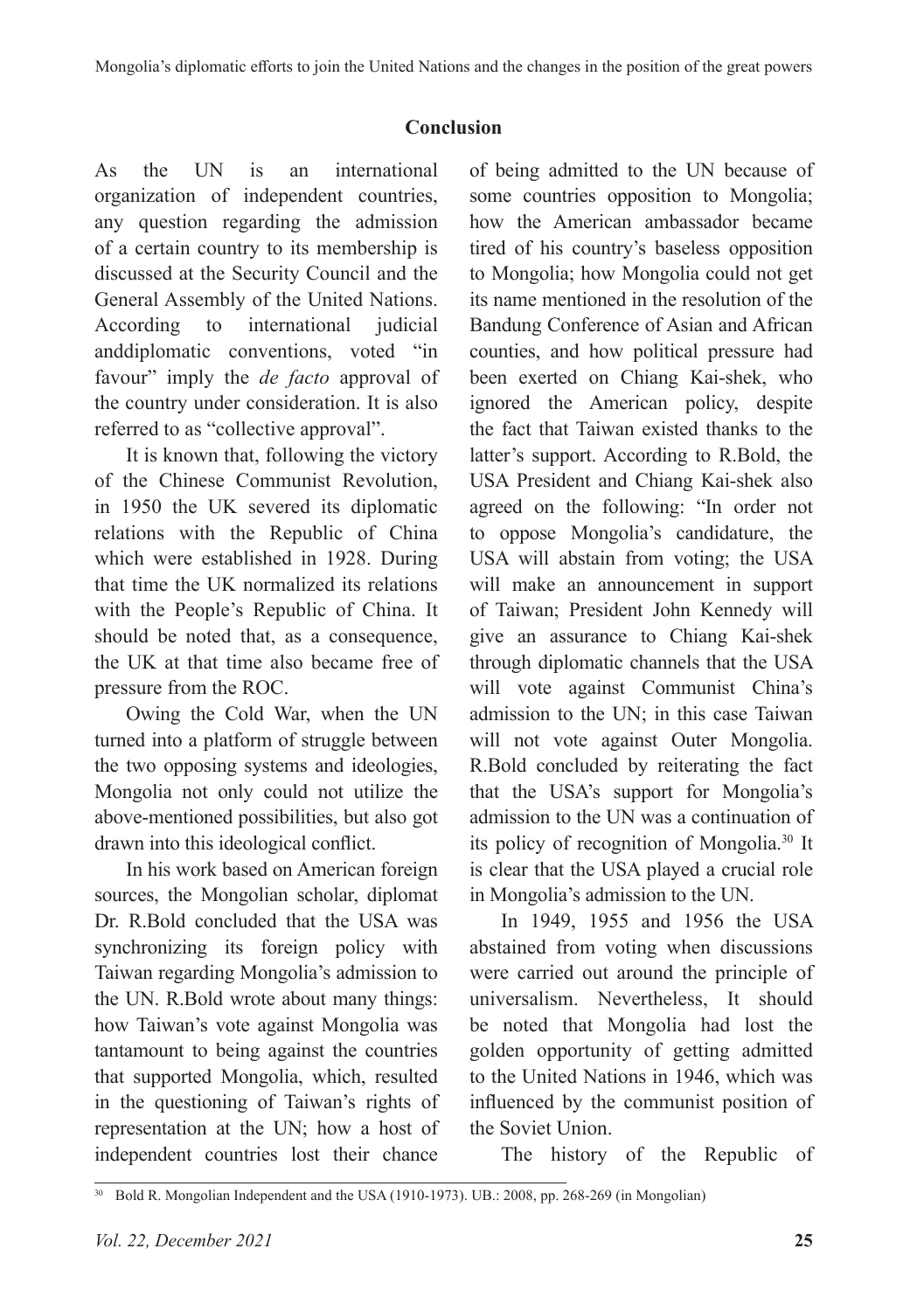China, which existed on the mainland between 1912 and 1949, was the history of the struggle for power between the local warlords, the history of the struggle between the Kuomintang and the Communists. In the nearly 40 years since the founding of the People's Republic of China in 1912, neither the warlords nor the Kuomintang have been able to exercise their sovereignty on the mainland, but they are keen to see Outer Mongolia as part of their territory. The Kuomintang was expelled from the mainland in 1949, shortly after 1946.

During the Korean War, initiated by Kim Il-sung, Joseph Stalin and Mao Zedong, Mongolia stood firmly behind North Korea, providing both moral and material support. It has not been mentioned anywhere that this resulted in Mongolia's efforts at the UN being postponed for many years.<sup>31</sup>

When Communist China entered the Korean War, the Kuomintang, which fully supported the US-led UN military operation (peacekeeping), not only continuously provoked at the Security Council, but also presented false documents about the MPR - described as "a Chinese territory seized by the Soviet Union" - sending troops to North Korea. Meanwhile, in the 1950s McCarthyism was rife in the United States accusing many of "losing" China to Communism.

Due to the Baitag Bogd border incident, Mongolia and ROC had no diplomatic ties in 1946-1949. It was only in 1949 that diplomatic relations between the two countries (MPR and PRC) were

established. On 12 February 1953 the ROC on Taiwan annulled the 14 August 1945 Sino-Soviet Treaty of Friendship and Alliance and its recognition of Mongolia's independence.

The Office of the Permanent Representative of the MPR was established in New York in December 1961. The first Permanent Representative (ambassador) of the MPR was ambassador Bayariin Jargalsaikhan. He presented his Letter of Credentials to the UN's Secretary-General, U Thant, on 15 December 1961.<sup>32</sup>

Finally, *firstly,* many years of diplomatic efforts to join the United Nations have been successful, and Mongolia has became the  $101<sup>st</sup>$ membership of the international community, *secondly,* the country's independence and security have been assured by multi-parties, *thirdly,* coming out of isolation, making contributions in solving global issues, *fourthly,* the country has opened the wide way to go to cooperation with the world countries, and *lastly,* it began a period of diplomatic recognition of the country by western powers.

Moreover, during the Cold War the United Nations podium became sharp arena of ideological struggle between the socialist-capitalist two systems led by the USSR and the USA, and Mongolia has been also involved.

Although, Post-Cold War, a new era of cooperation between Mongolia and the United Nations has began, and however, this is a completely different story.

<sup>31</sup> Ulambayar D. "The Role of the Mongolian People's Republic in the Korean War"-*European Journal of Korean Studies*. Volume 18. No.1 (2018), pp. 97-129

<sup>32</sup> ГХТА. http://mfa.gov.mn/37073